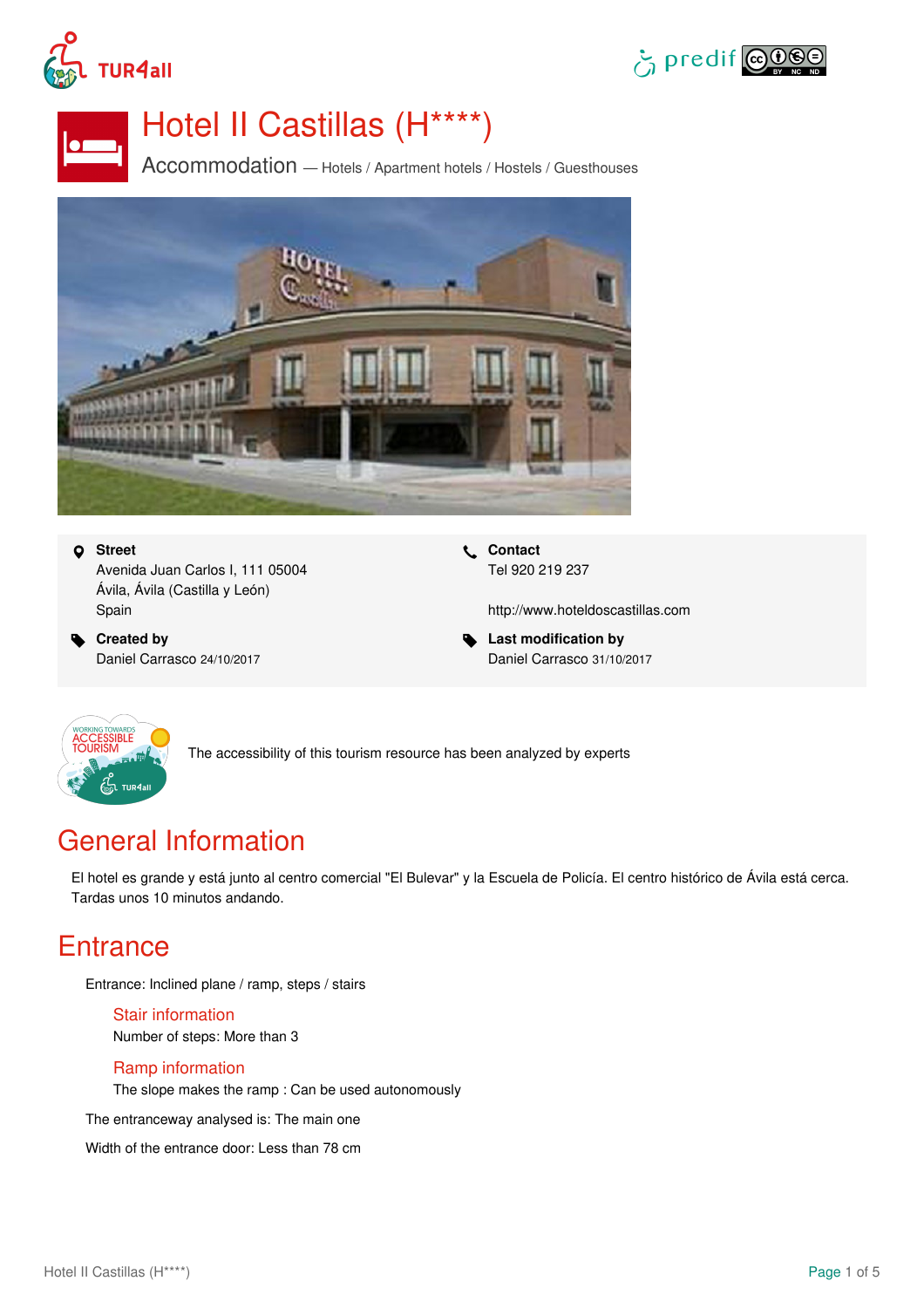



# Customer Service Area

**◆ Customer service desk** 

#### **Characteristics**

 $\blacktriangleright$  Near the entrance

### Inside circulation

Wheelchair circulation: Total

Adequate lighting: Yes

Without elements that can suppose an obstacle for a person with a visual disability

Signposting: Yes

#### **Characteristics**

Signs: With colour-contrasted texts

**◆ Establishment with more than one floor** 

#### Vertical itinerary

Transit between floors via: Lift / lifts, steps / stairs

#### Lift information

Dimensions of the cubicle: Big

**◆** With visual information

Lift buttons: In braille, highly embossed

#### Stair information

Number of steps: More than 3

 $\blacktriangleright$  Hand rail

### Adapted room

 $\blacktriangleright$  Room adapted for people with a physical disability

#### **Characteristics**



Number of adapted rooms: 2 Number / name of the room: 101 Comfortable circulation to the room: Yes Door width : Less than 78 cm Manoeuvre area with a diameter greater than or equal to 150 cm: Yes Space to the side of the bed: Yes Information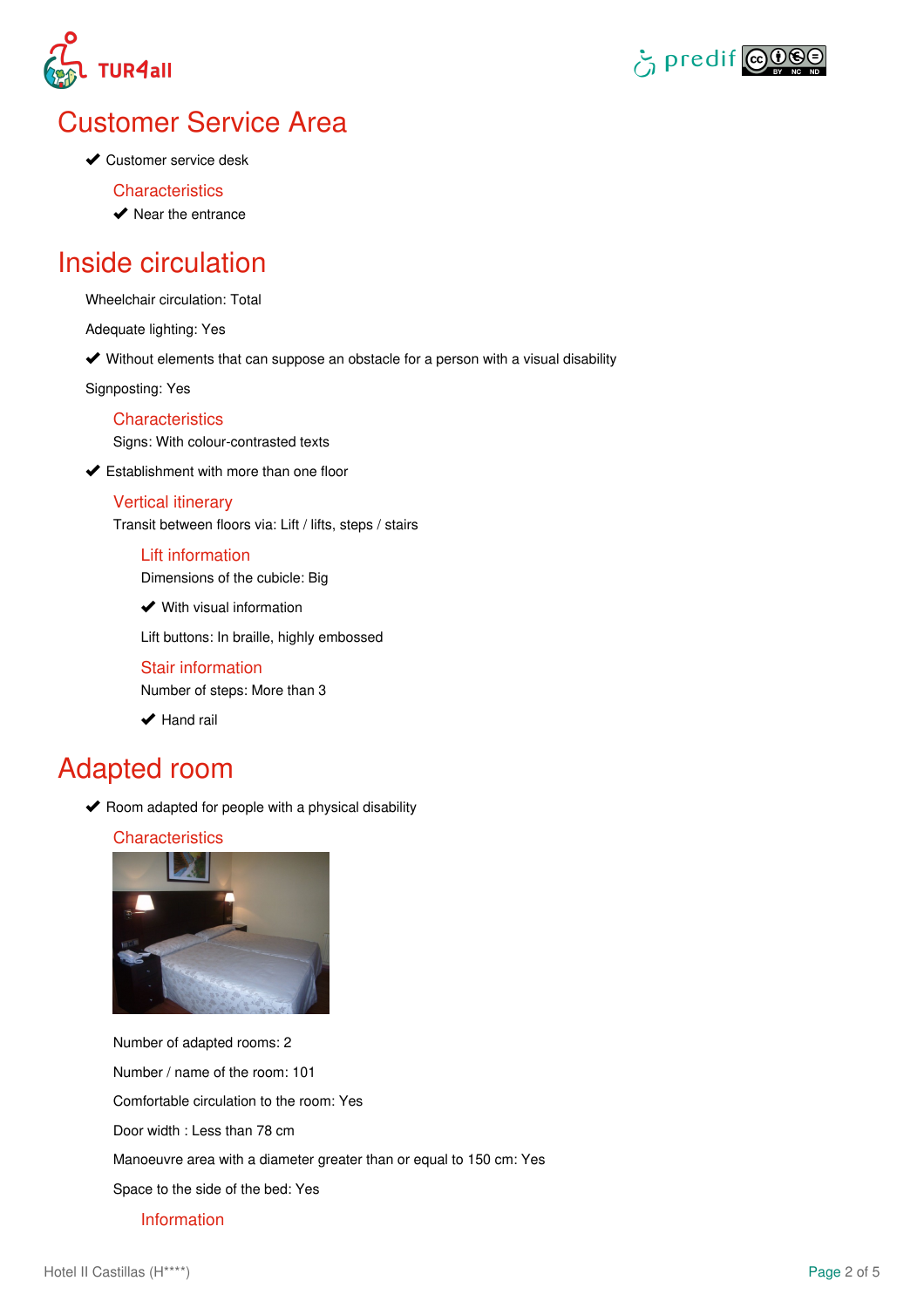



The space is at least 90 cm or greater: On the right-hand side

Height of the bed in cm (including mattress): 54

#### Bathroom





Access without differences in height: Yes Door width: Less than 78 cm Free turning space ? 150 cm of diameter: Yes Clear space to transfer to the toilet: Yes

#### **Characteristics**

The space is at least 80 cm or greater: Right-hand side

Height of the toilet seat: Standard (between 40 and 45 cm)

Toilet next to the shower: Yes

There are grab bar(s): Yes

#### Information

Toilet grab bars: Right-hand side, left-hand side

The bars on the left-hand side are: Folding

The bars on the right-hand side are: Folding

Sink: With mixer tap, with pedestal / obstacle

◆ Shower

#### **Characteristics**

Shower at ground level: Yes

Space greater than or equal to 80 cm approach: Yes

Grab bar(s) in the shower: Yes

Mixer water tap: Yes

Shower seat: Yes

Seat type: Mobile

 $\blacktriangleright$  Room adapted for people witha visual disability

#### **Characteristics**

◆ Comfortable circulation to the room

- $\blacktriangleright$  Big and of contrasting colour room number
- Without elements that can suppose an obstacle for a person with a visual disability

 $\blacktriangleright$  Room adapted for people with an auditory disability

#### **Characteristics**

 $\blacktriangleright$  Internet connection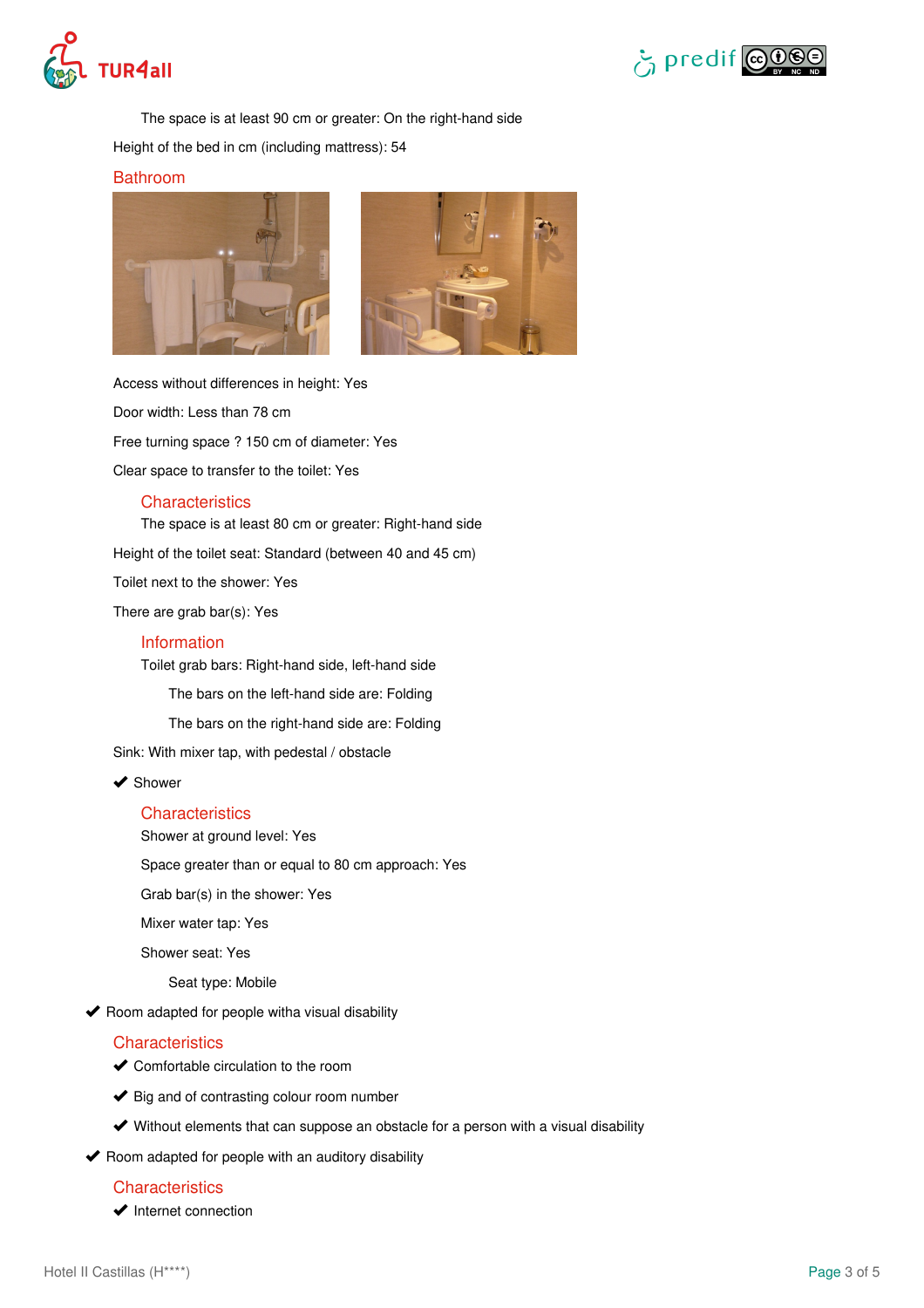



**◆** Written information of the services

### Restaurant and bar areas

Counter at a height adapted for a person in a wheelchair: Yes

 $\blacktriangleright$  Menu in braille

Accessible tables: Yes

◆ Round tables

# Adapted toilet in common areas

◆ Toilet suitable for PRM

#### **Characteristics**

Access without changes in floor level: Yes Door width: Less than 78 cm Free turning space ? 150 cm of diameter: No Clear space to transfer to the toilet: Yes

#### **Characteristics**

The space is at least 80 cm or greater: Right-hand side Height of the toilet seat: Standard (between 40 and 45 cm) It has support bar(s): Yes Information

Toilet grab bars: Left-hand side, right-hand side The bars on the left-hand side are: Folding The bars on the right-hand side are: Folding

Sink: With mixer tap

### Services and amenities

Magnetic induction loop: No

◆ Customer service staff

Staff training Personal with knowledge of Sign Language: No

# PRM Parking

◆ Parking lot reserved PRM

#### **Characteristics**

Next to the stablishment: Yes

Belongs to the stablishment: Yes

Surface of the parking lot: Horizontal